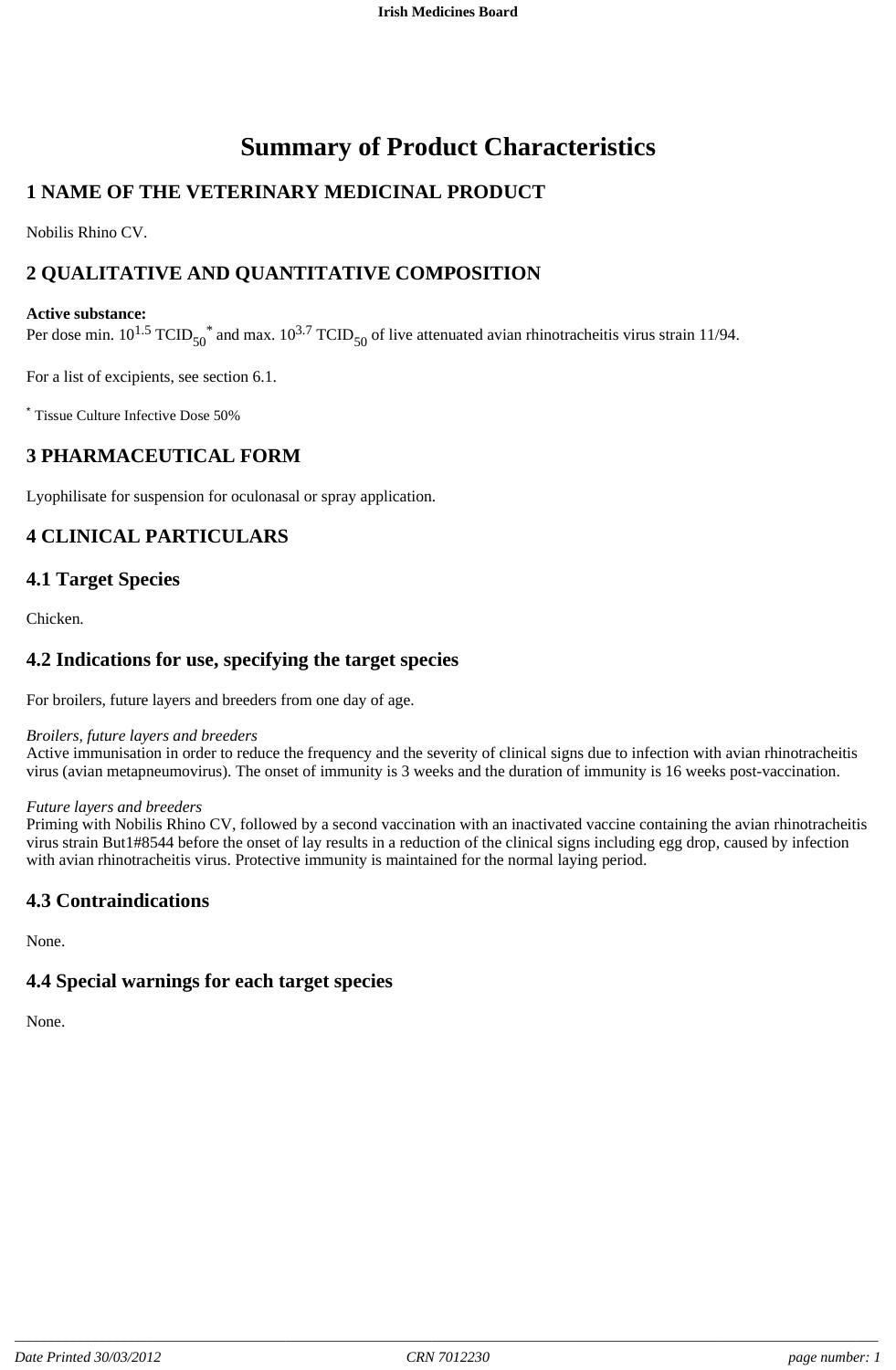# **4.5 Special precautions for use**

#### **Special precautions for use in animals**

#### Only vaccinate healthy birds.

In order to reduce the circulation of the vaccine strain, all susceptible animals on the site have to be vaccinated properly and preferably at the same time. The vaccine virus can spread to other susceptible species with which they have direct contact. It was shown that the spreading has negligible impact on turkeys, which together with chickens constitute the species that are most susceptible to avian rhinotracheitis virus.

#### **Special precautions to be taken by the person administering the veterinary medicinal product to animals**

Not applicable.

### **4.6 Adverse reactions (frequency and seriousness)**

In a low percentage of flocks (less than 10 %), vaccination can lead to slight nasal discharge or coughing by some birds between 2 to 7 days after administration for 1 to 2 days.

### **4.7 Use during pregnancy, lactation or lay**

Do not use in birds in lay and/or within 4 weeks before the onset of the laying period.

### **4.8 Interaction with other medicinal products and other forms of interaction**

Safety and efficacy data are available which demonstrate that this vaccine can be administered on the same day but not mixed with vaccines against infectious bronchitis containing strain H120 and against Newcastle disease containing strains Clone 30 or C2 and infectious bronchitis vaccine (strain IB Ma 5) when given on day 1 (the efficacy of the IB Ma5 vaccine has not been investigated).

Intervet's live vaccine against Gumboro disease (infectious bursal disease) containing the D78 strain can be given 7 days after Nobilis Rhino CV.

No information is available on the safety and efficacy of this vaccine when used with any other veterinary medicinal product except the products mentioned above.

A decision to use this vaccine before or after any other veterinary product therefore needs to be made on a case by case basis.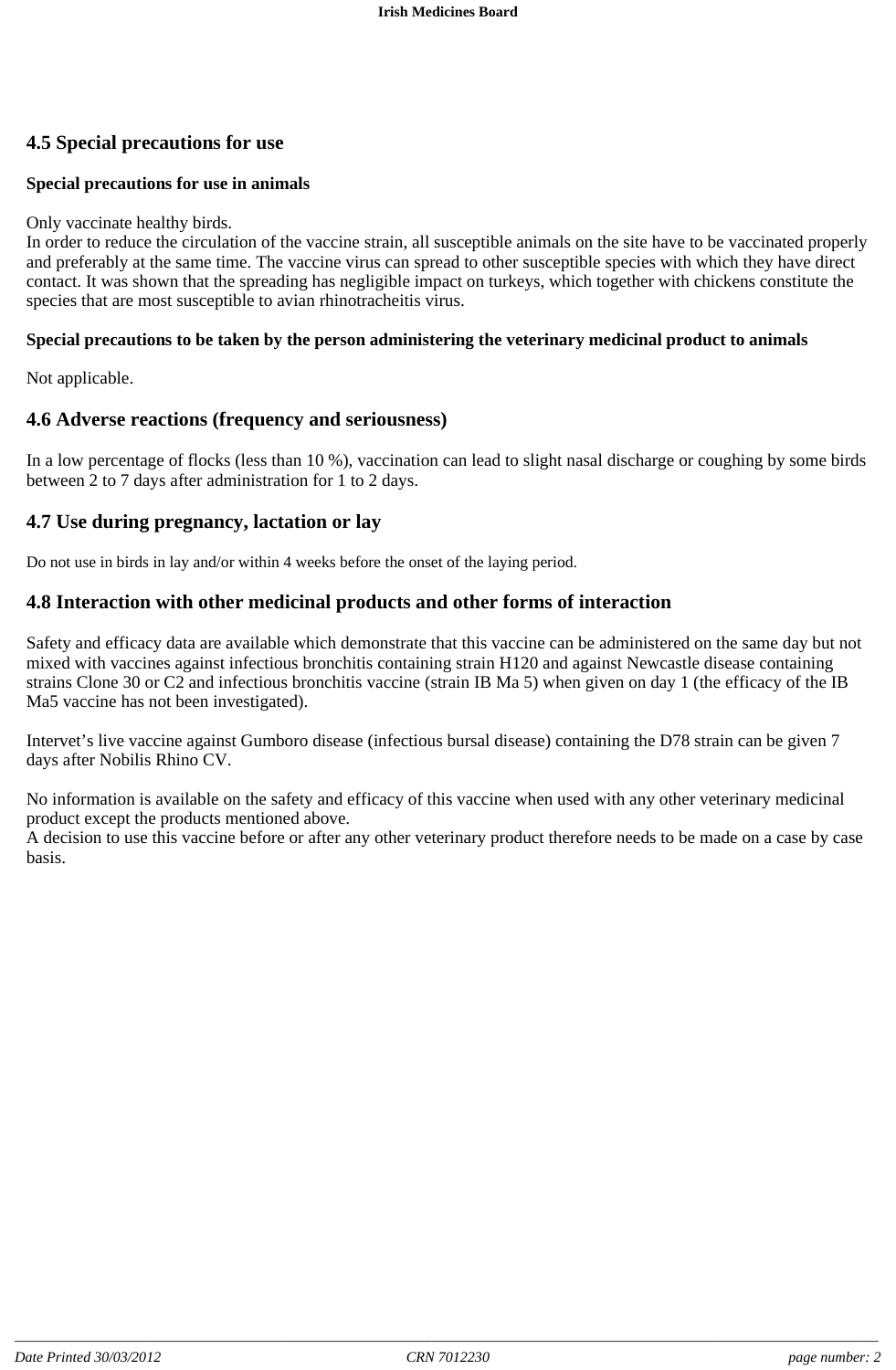# **4.9 Amounts to be administered and administration route**

Oculonasal administration via eye- or nose-drop method or via coarse spray, one dose per bird from 1 day old.

#### Oculonasal route

Reconstitute the freeze-dried vaccine in clean, disinfectant- and antiseptic-free water to which 2% liquid skimmed milk is added and administer by means of a standardised dropper. The amount of fluid required for eye- or nose-drop administration depends on the number of doses and the droplet size, but approximately 35 ml per 1000 doses is used. Apply one drop in a nare or eye. Check that the drop is entirely absorbed before releasing the bird.

#### Spray vaccination

The vaccine must be reconstituted with clean, disinfectant- and antiseptic-free water to which 2% of liquid skimmed milk is added. The appropriate number of vials must be opened under water. The volume of vaccine suspension must be sufficient to ensure a homogeneous vaccination of the birds.

Depending on the age of the chickens to be vaccinated and the rearing system, take 250 to 500 ml of water per 1000 doses. The vaccine suspension is to be sprayed evenly over the appropriate number of animals at a distance of 30-40 cm with a regular spraying apparatus, preferably when the animals sit together under a dim light. The spray apparatus must be free from sediments, corrosion and traces of disinfectants and ideally should be used for vaccination purposes only.

If applicable, reduce ventilation to prevent loss of spray.

For future layers and breeders please see section 4.2.

#### **4.10 Overdose (symptoms, emergency procedures, antidotes), if necessary**

Administration of tenfold the maximum dose by the recommended routes has not resulted in any other effect on the target species than those described under 4.6.

#### **4.11 Withdrawal Period(s)**

Zero days.

### **5 PHARMACOLOGICAL or IMMUNOLOGICAL PROPERTIES**

The vaccine contains the live attenuated strain 11/94 of avian rhinotracheitis virus, sub-type B. Upon administration, the vaccine induces active immunity in chickens against avian rhinotracheitis virus.

The growth characteristic of the vaccine strain in Chicken Embryo Fibroblasts allows differentiation from field virus. Indicative results can be obtained by specialised laboratories.

ATC Vet code: QI01AD01. Avian Rhinotracheitis virus vaccine.

### **6 PHARMACEUTICAL PARTICULARS**

#### **6.1 List of excipients**

Pancreatic digest of casein Sorbitol Gelatine Disodium phosphate dihydrate Water for injections

### **6.2 Incompatibilities**

Do not mix with any other medicinal product.